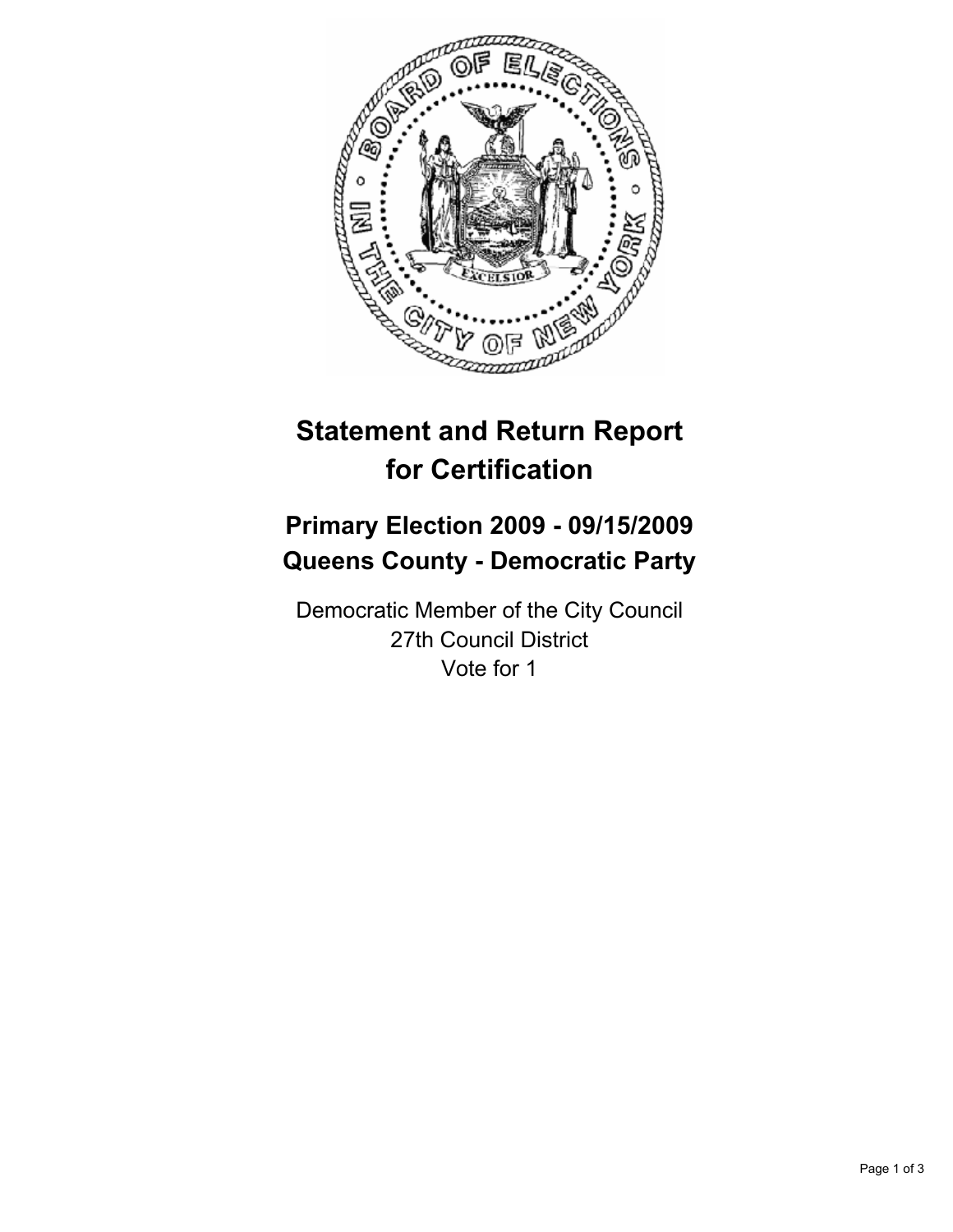

## **Assembly District 25**

| <b>EMERGENCY</b>   | 0  |
|--------------------|----|
| ABSENTEE/MILITARY  | 0  |
| AFFIDAVIT          | 0  |
| LEROY G COMRIE JR. | 8  |
| <b>CLYDE VANEL</b> | 6  |
| <b>Total Votes</b> | 14 |

## **Assembly District 29**

| <b>Total Votes</b>         | 2.765 |
|----------------------------|-------|
| DAVID J ROSASCO (WRITE-IN) |       |
| ADRIENNE HAYES (WRITE-IN)  |       |
| <b>CLYDE VANEL</b>         | 830   |
| LEROY G COMRIE JR.         | 1,933 |
| AFFIDAVIT                  | 29    |
| ABSENTEE/MILITARY          | 114   |
| <b>EMERGENCY</b>           | 2     |

#### **Assembly District 32**

| <b>Total Votes</b> | 1.129 |
|--------------------|-------|
| <b>CLYDE VANEL</b> | 378   |
| LEROY G COMRIE JR. | 751   |
| AFFIDAVIT          | 8     |
| ABSENTEE/MILITARY  | 33    |
| <b>EMERGENCY</b>   | 0     |

### **Assembly District 33**

| <b>Total Votes</b>          | 5.272 |
|-----------------------------|-------|
| SHAWN MCLAUGHLIN (WRITE-IN) |       |
| JACQUES LEANDRE (WRITE-IN)  |       |
| <b>CLYDE VANEL</b>          | 2,086 |
| LEROY G COMRIE JR.          | 3,184 |
| AFFIDAVIT                   | 42    |
| ABSENTEE/MILITARY           | 112   |
| <b>EMERGENCY</b>            | 8     |